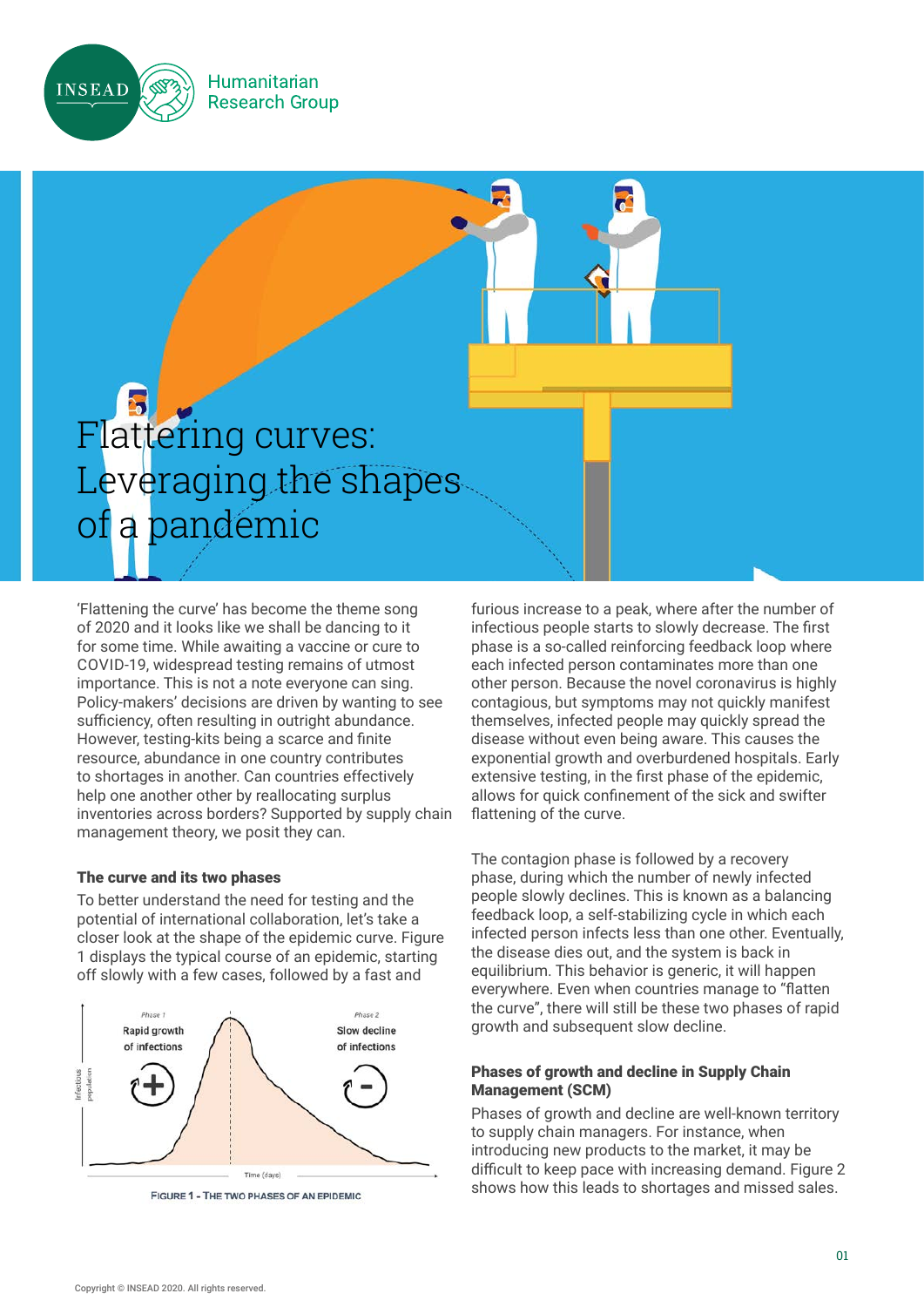By the time the deliveries are up to speed, demand is declining again, leaving one with obsolete inventory.



FIGURE 2 - PHASE LAG BETWEEN DEMAND AND SUPPLY OF TESTING KITS

As Figure 2 shows, this can easily be applied to testing kits. Countries in the first phase of the pandemic struggle to get sufficient tests. Reasons for this are plenty: delays in forecasting, decision making, production, shipping, and distribution, or scarcity of raw materials required for tests. Real or perceived shortages lead to amplification of orders, a bullwhip effect further hampering accessibility, creating additional anxiety and irrational behavior.

With the onset of the recovery phase, the need for testing declines. Tests are only needed to monitor potential new pockets of contagion so they can be promptly contained. Fewer kits are needed, yet because of hoarding behavior and time lags in supply chains, earlier orders keep rolling in and a surplus starts to build up. While surplus often means obsolescence in business, and shortage of supplies means lost sales, they affect human lives here. Global supply of testing kits is finite and scarce. Hence, obsolete stock in one country affects availability of testing-kits in another:

"Health officials report procurements have been unsuccessful because supplies have already been purchased for use in North America and Europe. [...] No single community, country, or continent should bear the full brunt of global shortages. Although difficult decisions in resource allocation are inevitable, it is unethical for African countries to have considerably less access and harder choices than others."

#### The waltz of the pandemic

A pandemic waltzes rather unpredictably around the globe, hitting countries at different times. Take South Korea, Norway and Colombia, for instance (Figure 3). The phases of contagion and recovery of these countries hardly overlap, with peaks clearly separated.



FIGURE 3 - EXAMPLE OF PHASE LAGS IN THE PANDEMIC

When Norway entered the reinforcing contagion phase early March, South Korea was already in the balancing recovery phase, and when the contagion really started in Colombia early April, the situation in Norway had stabilized.

Putting A and B together, we note that: 1) some test kits will arrive when they are no longer needed, creating a surplus. 2) some countries will have a surplus when others still struggle with a shortage. This answers our question whether countries can help one another other by reallocating excess inventories across borders.

The idea of collaborating across borders is nothing new. To avoid expensive stockpiling, the SCM literature suggests collaboration across the supply chain to reduce missed sales in the growth phase and obsolete stock in the decline phase. Collaboration is also crucial to improve responsiveness and mitigate effects of a disruption. It requires transparency, i.e. sharing who has what in stock, and coordination, i.e. alignment of objectives and actions. To test whether this ancient wisdom of SCM holds the fort amidst a pandemic, we simulated the idea.



FIGURE 4 - SIMULATED AND ACTUAL NEW CASES OF COVID-19 IN NORWAY

Our model assesses the case of Norway and evaluates the impact of collaboration. Figure 4 displays the actual number of infections and some interventions targeted at "flattening the curve", e.g. hand washing campaigns. More interestingly, it shows our simulated number of cases and the estimated shortage/surplus of test kits.

Clearly, there was an inventory surplus in the recovery phase. To assess the potential of collaboration (Figure 5), we simulated two scenarios: (1) Norway's test deficiency was partially (50%) resolved by a second source during the first phase of the outbreak, (2) Norway gave away its surplus of tests when it entered the recovery phase.



**FIGURE 5 - TESTED SCENARIOS**